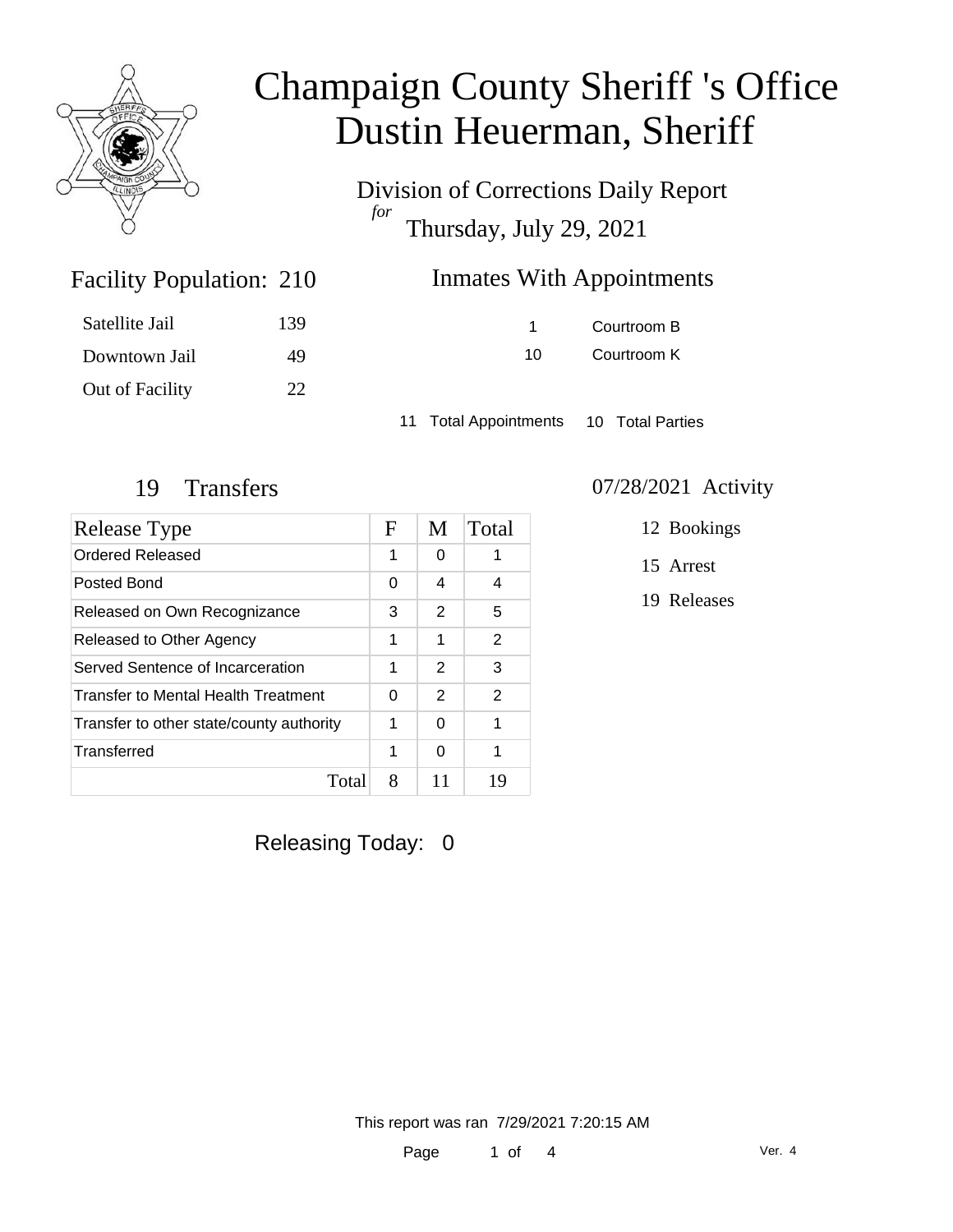

Division of Corrections Daily Report *for* Thursday, July 29, 2021

### Custody Status Count

- Electronic Home Dentention 20
	- Felony Arraignment 10
		- Felony Other 2
	- Felony Pre-Sentence 5
		- Felony Pre-Trial 132
	- Felony Sentenced CCSO 9
	- Felony Sentenced IDOC 4
		- Hold Other 2
		- Hold Sentenced IDOC 2
	- Misdemeanor Arraignment 2
		- Misdemeanor Pre-Trial 3
			- Petition to Revoke 4
			- Remanded to DHS 13
				- Traffic Pre-Trial 1
		- Traffic Sentenced CCSO 1
			- Total 210

This report was ran 7/29/2021 7:20:15 AM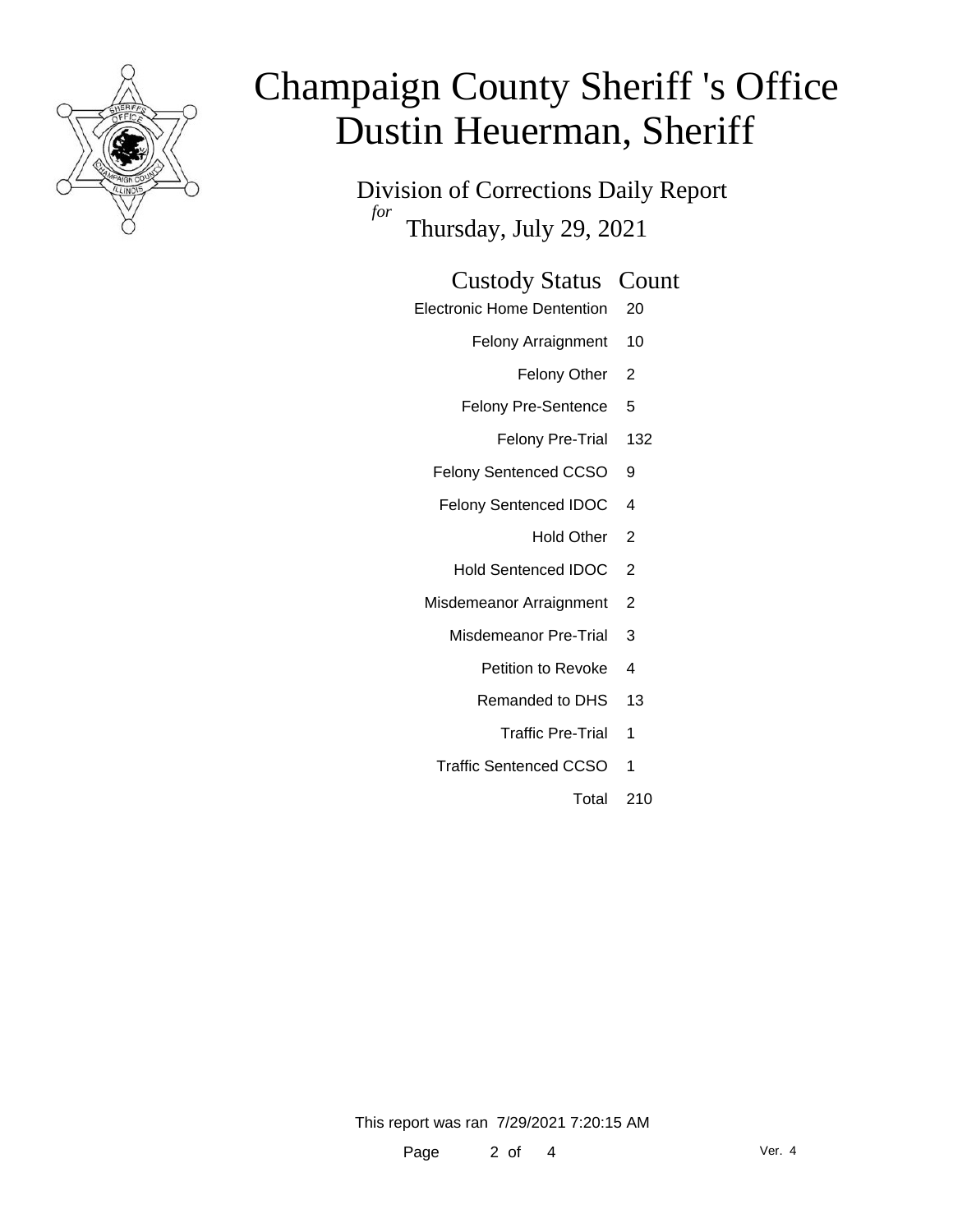

Division of Corrections Daily Report *for* Thursday, July 29, 2021

## Inmates With Appointments

| Jailing Party Name            | Location    | Number of Records / Node |
|-------------------------------|-------------|--------------------------|
| ARELLANO, ELIJAH XAVIER       | Courtroom K | 1 / Satellite Jail       |
| <b>BROWN, SIDREA RENEIA</b>   | Courtroom K | 1 / Satellite Jail       |
| ELMORE, TONY PAUL             | Courtroom K | 1 / Satellite Jail       |
| <b>GRAY, PHARON SKYLER</b>    | Courtroom K | 1 / Satellite Jail       |
| HUGHES, VERNELL MICHEAL       | Courtroom B | 1 / Satellite Jail       |
| MCCALL, SETH L                | Courtroom K | 1 / Satellite Jail       |
| NEAL, ANDRE LORENZO           | Courtroom K | 2 / Satellite Jail       |
| SHIMKUS, MATHEW ALAN          | Courtroom K | 1 / Satellite Jail       |
| STOVER, JOSH ANDREW           | Courtroom K | 1 / Satellite Jail       |
| <b>VINING, CHARLES EDWARD</b> | Courtroom K | 1 / Satellite Jail       |

### **Transfers**

| <b>BEAN, JEDEDIAH MATTHEW</b>            | Served Sentence of Incarceration         | Satellite Jail  |
|------------------------------------------|------------------------------------------|-----------------|
| <b>BOWERS, DIANE MARIE</b>               | Served Sentence of Incarceration         | Out of Facility |
| CARR, HENRY JAMEN, Third                 | Posted Bond                              | Satellite Jail  |
| <b>CARR, STEVEN JERMANE</b>              | Posted Bond                              | Satellite Jail  |
| HARRIS-WRIGHT, JAZANIS JAWAN             | Transfer to Mental Health Treatment      | Downtown Jail   |
| HERNANDEZ, GUADALUPE                     | Released on Own Recognizance             | Satellite Jail  |
| JONES, JOSEPH KWMANE                     | Released to Other Agency                 | Satellite Jail  |
| KATAYI, ZORRO BUKASA                     | Posted Bond                              | Satellite Jail  |
| LEWIS, SARAH ROSE                        | Released to Other Agency                 | Satellite Jail  |
| LITTLE, JESSICA NICOLE                   | Ordered Released                         | Satellite Jail  |
| LUINA-MONTALVO, LIZ YOANN                | Transfer to other state/county authority | Satellite Jail  |
| MINNIEWEATHER, TERRAIN TANAZ Posted Bond |                                          | Satellite Jail  |
| MUHAMMAD, JASHAW                         | Released on Own Recognizance             | Satellite Jail  |
| POLLOCK, SAMANTHA LYNN                   | Released on Own Recognizance             | Satellite Jail  |
| ROBERSON, ANDREW RYAN                    | Served Sentence of Incarceration         | Downtown Jail   |

This report was ran 7/29/2021 7:20:15 AM